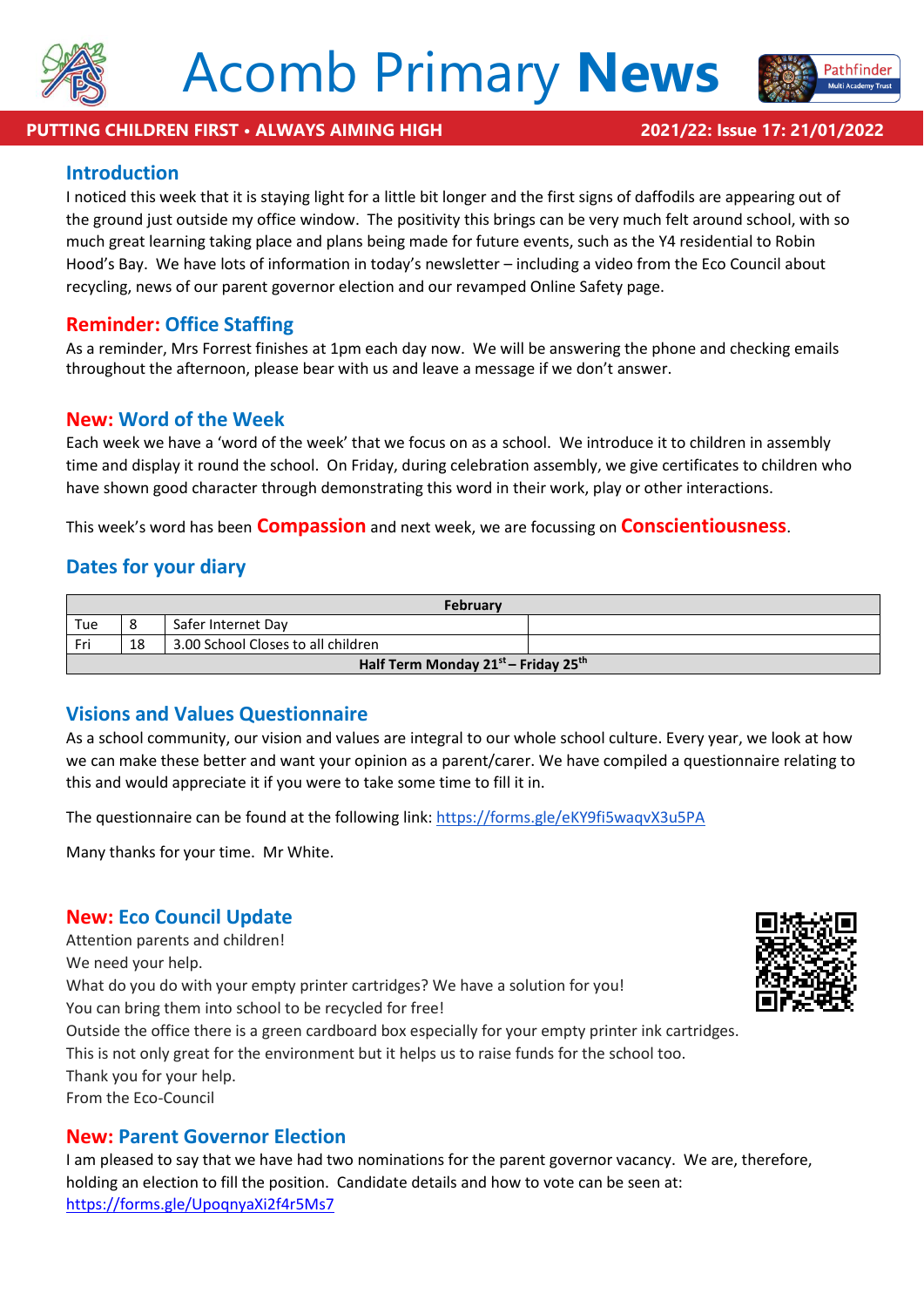

# Acomb Primary **News**



**PUTTING CHILDREN FIRST • ALWAYS AIMING HIGH 2021/22: Issue 17: 21/01/2022**

## Online Safety

A game's age rating can be used by adults to make an informed choice as to whether or not a game is suitable for their child. On our website, you will find information about PEGI and the ratings they use as well as tips on a number of potential risks such as inappropriate content, peer pressure and online spending.



## **<https://acombprimary.org.uk/curriculum/e-safety/>**



The online world is posing an ever-increasing risk to children, and it is important that schools, parents and carers work together to take an active role in teaching children about online dangers. Learning how to act safely when using the internet is an incredibly important part of safeguarding our children.

We are working with National Online Safety- providing resources for

all parents and carers, including Parents & Carers courses, online video resources and weekly guides covering a huge range of topics:

- Online Relationships
- Fake Profiles & Social Bots
- Online Bullying
- Online Grooming
- Child Sexual Exploitation
- Sexual Harassment & Violence
- Sexting
- Live Streaming
- Online Identity
- Screen Addiction
- Online Challenges
- Overspending
- Social Media Platforms
- Online Gambling
- Radicalisation, Terrorism & Extremism
- Age Inappropriate Content
- Copyright & Ownership
- **Hacking**
- Fake News
- Online Fraud
- Online Reputation
- Personal Data
- Pornography
- Targeted Adverts & Pop-Ups
- The Dark Web
- Games & Trends

To create your **free account**, please follow [https://nationalonlinesafety.com/enrol/acomb-primary-school]($%7bschoolLink%7d) and complete your details. When you're set up, you'll be able to set 'Parent/Carer' as your user type.

You can access National Online Safety online via any device- including smartphone apps:

<https://apps.apple.com/gb/app/national-online-safety/id1530342372>

<https://play.google.com/store/apps/details?id=uk.co.nationaleducationgroup.nos>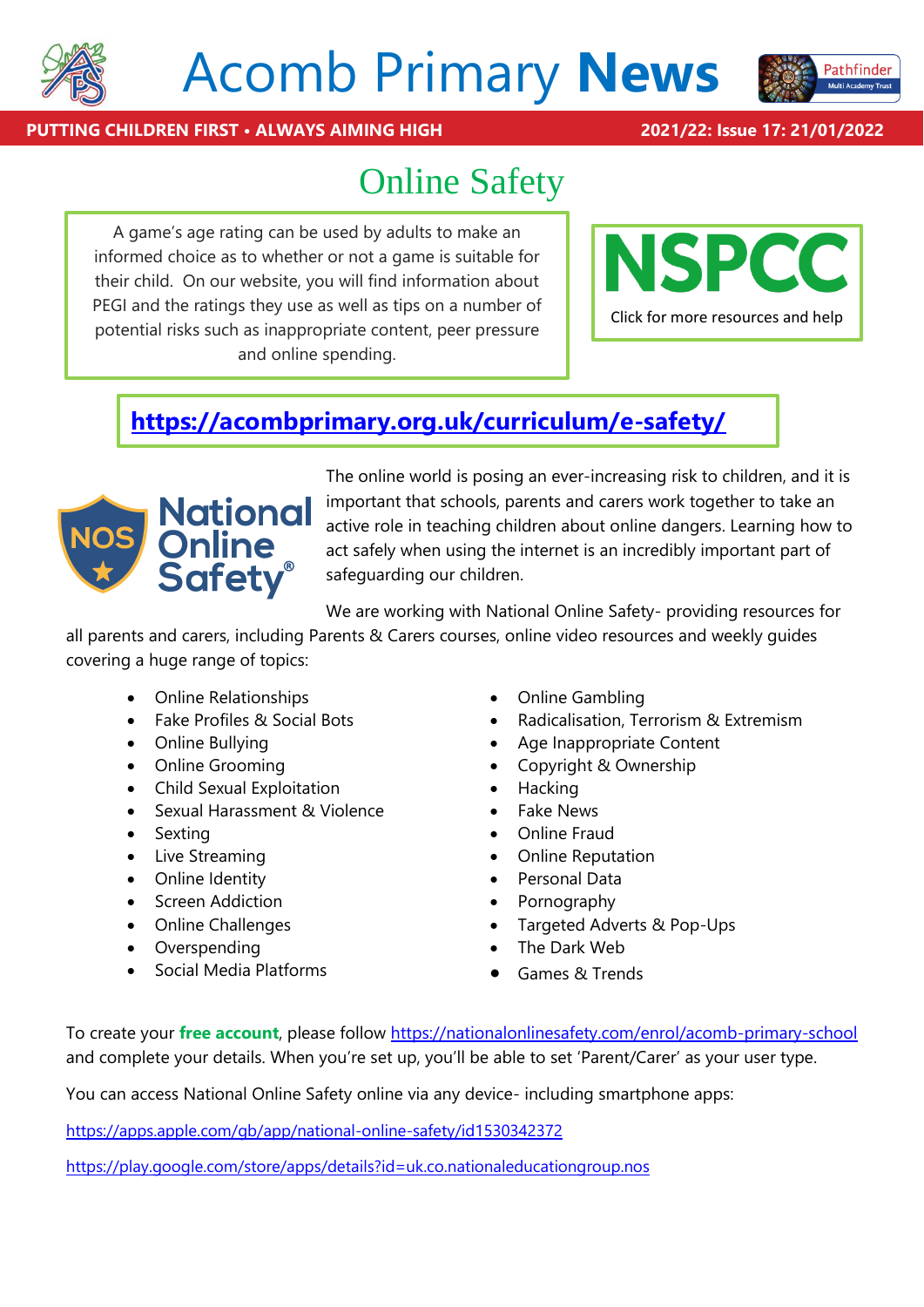



### **PUTTING CHILDREN FIRST • ALWAYS AIMING HIGH 2021/22: Issue 17: 21/01/2022**

## **Reminder: Adventure Photography**

In 2022 Adventure Photography will be updating their computer system, servers and shop to a better, more improved system with lots of buying choices for parents. Please note that their current online shop will be closing shortly and should you wish to order any archived images using the online shop you have until 31st January to do so. They still have the original images so you can purchase copies by contacting them at the following email address [info@adventurephotographystudio.co.uk](mailto:info@adventurephotographystudio.co.uk)

## **Reminder: Year 6 Trip to York Library (Museum Street)**

Year 6 children are going on a trip to York Library. Class EJMB will be going on Friday 4th February and Class DB on Friday 11th February. The classes will leave school at 9am and return at approximately 11:30am. Whilst at the library the children will complete a tour and take part in some activities in the children's area.

The children should all wear school uniform, with appropriate footwear and coats as we shall be walking into York. Please see ParentPay to give consent for the trip to the Library. We do need several parent helpers to come with us so if you can help at all, please let the class teacher know. Unfortunately, we can't accept an offer of help if you have other children in your care. Thank you, L. Johnson

## **Reminder: Term Dates for this school year**

A copy of the term dates is attached. Please note, we have a training day on Monday  $7<sup>th</sup>$  March when the school will be closed to children.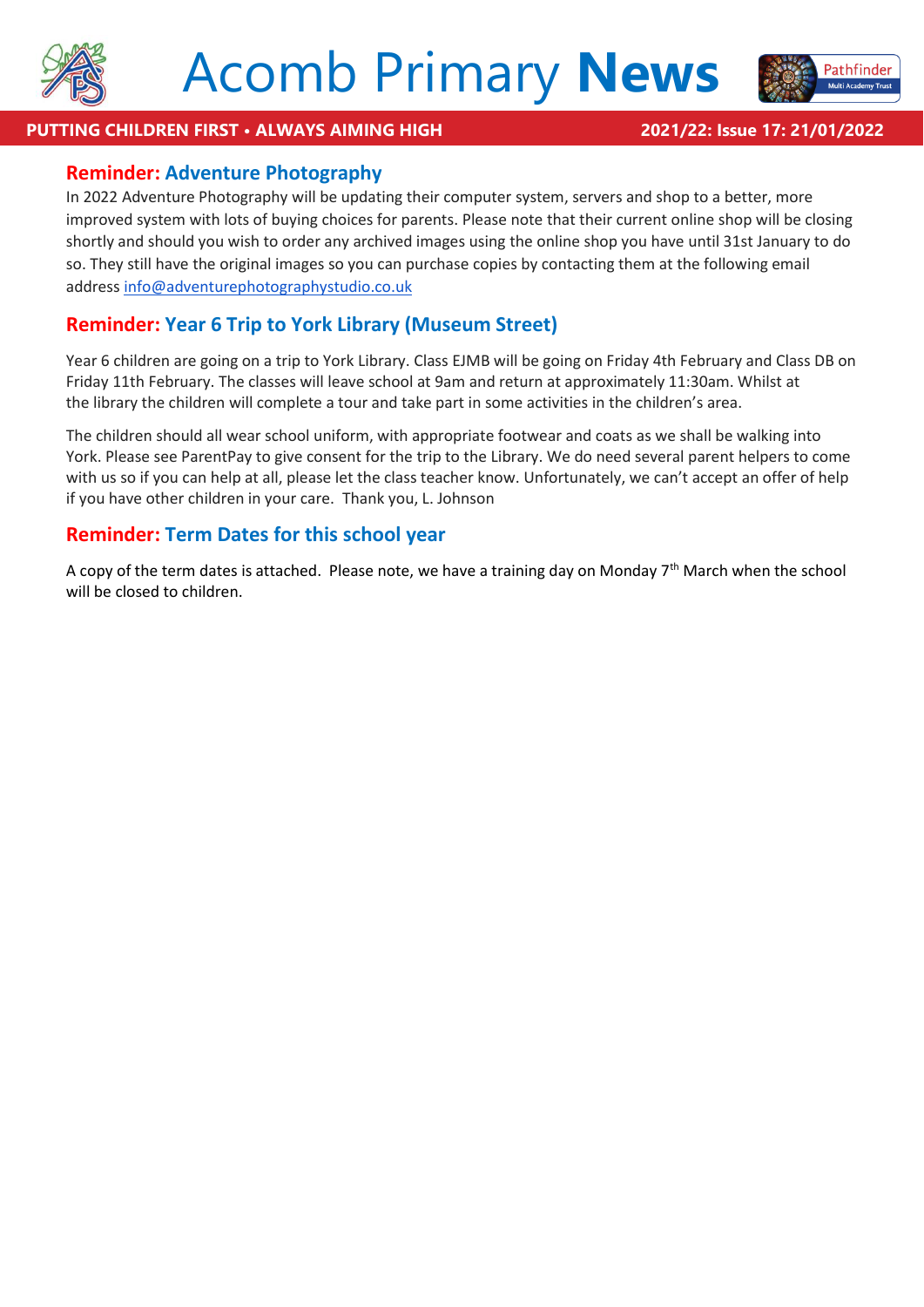

## Acomb Primary **News**





**Bookings close at 11.59pm on Thursdays for the week ahead. You can book for the term but you MUST pay for your bookings immediately.**

If you need an emergency place at the club, as before email: [oosc@acomb.pmat.academy](mailto:oosc@acomb.pmat.academy) **This can only be used in an emergency; we cannot take booking requests after the Thursday cut off.**

Please note, if you wish to contact the Out of School club after the school day has finished, please select the appropriate option and you will be put through to the Out of School Club room and they will take your message. Remember that the school number has changed to 01904 806799.

Please in line with current guidance, staff will be required to wear facemasks at club when inside.

## **Friends of Acomb Primary (FOAP)**

FOAP are making a fundraising plea to our wonderful school community to help us raise **much needed** funds for Acomb.

One of the easiest and safest ways for you to help us is for you to select FOAP as your chosen charity when shopping online via **easyfundraising** or **Amazon Smile**. Both sites are easy to use and incur no additional costs to you. Each time you shop using them, they donate money to the Friends of Acomb Primary School. During 2021 they sent cheques for just over £50, but there are currently only a handful of people using it so with your help this could be MUCH more!

### **To help support us via Easyfundraising**:

Download the **Easyfundraising App**, or go to [www.easyfundraising.org.uk.](http://www.easyfundraising.org.uk/) Either sign-up or login and choose to support "The Friends of Acomb Primary School – York", then whenever you are online shopping simply go through the easyfundraising app or webpage, select the shop you want, and this will then lead to a percentage of the spend being donated.

Lots of retailers including **Marks and Spencer's**, **Argos**, **ao.com**, **notonthehighstreet.com**, **booking.com** and **gocompare** are available donating various percentages.

### **To help support us via AmazonSmile**:

Download the **AmazonSmile App** or go to [http://www.smile.amazon.co.uk.](http://www.smile.amazon.co.uk/) Either sign-up (if you do not already have an Amazon account) or login (with your existing account) and choose to support "Friends of Acomb Primary School", then whenever you shop on Amazon they will make a 0.5% donation (on eligible purchases) to us.

With the shopping we all do these **small donations will make a HUGE difference**. If you can help us to spread the word and get your family and friends to sign up too, that'd be even better!